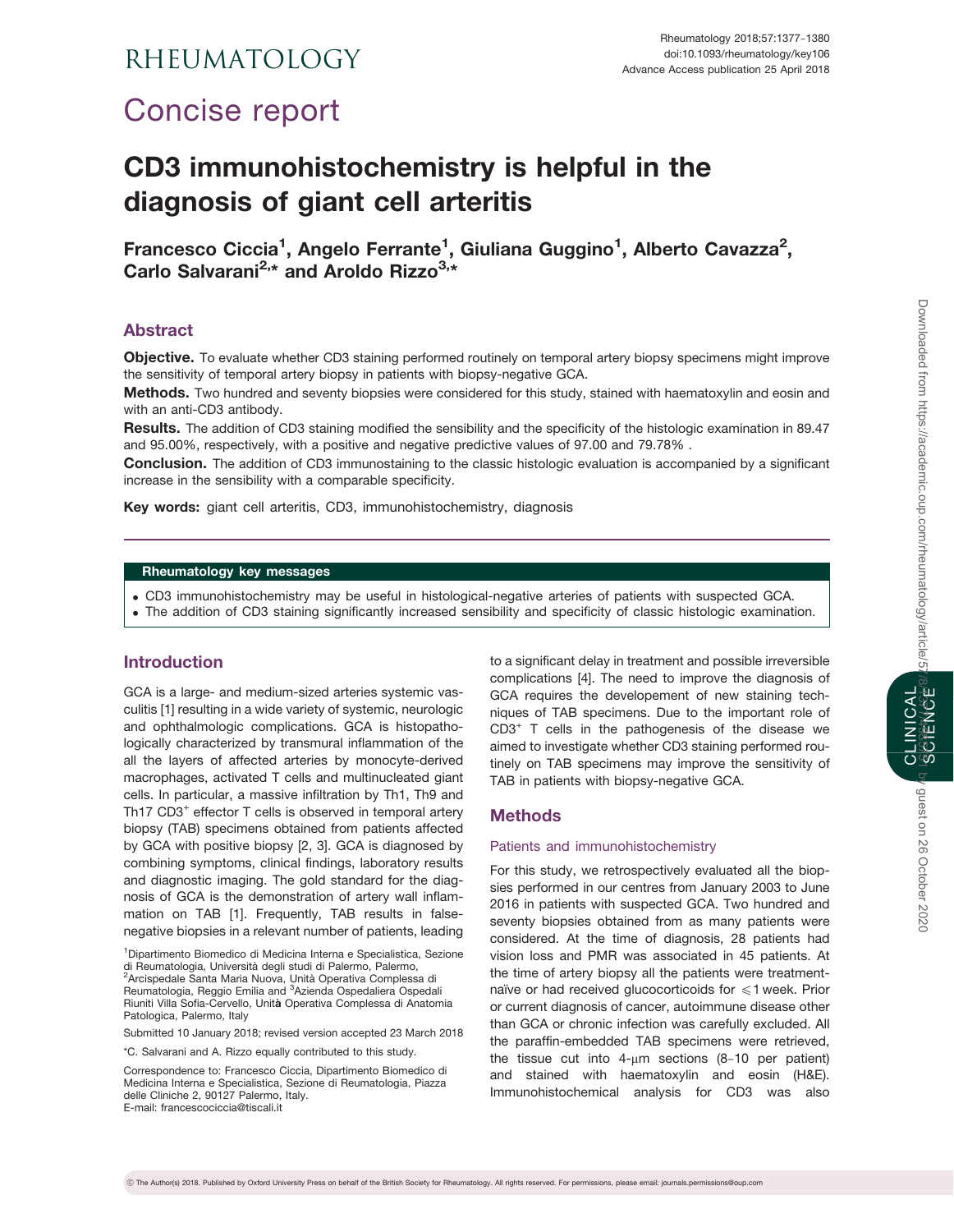<span id="page-1-0"></span>

F<sub>IG</sub>. 1 CD3 immunostaining in histology positive and negative GCA arteries

(A-B): representative microphotographs showing hematoxylin and eosin staining (A) and CD3 immunostaining of GCA artery showing transmural inflammation. (C-D): representative microphotographs showing hematoxylin and eosin staining (C) and CD3 immunostaining in GCA artery without apparent inflammatory infiltrates (D). (E-F): representative microphotographs showing hematoxylin and eosin staining (E) and CD3 immunostaining in control artery (F). G: number of CD3+ cells in GCA TAB+, GCA TAB- and control arteries.

performed on  $5\text{-}\mu$ m-thick paraffin-embedded sections from artery biopsies and from tonsils (used as positive controls) as previously described [[5\]](#page-3-0). Briefly, following rehydration, antigen was unmasked for 45 min at  $95^{\circ}$ C using Dako Target retrieval solution (pH 6; Dako, Carpinteria, CA, USA). Endogenous peroxidase was blocked for 10 min with Dako peroxidase blocking reagent, and nonspecific binding was blocked for 20 min with Dako protein block. The primary antibodies mouse monoclonal antihuman CD3 (ab5690, AbCam, Cambridge, UK) was added and incubated for 1 h at room temperature. An isotype-matched irrelevant antibody was used as a negative control. Following three washes with Tris-buffered saline, slides were incubated for 30 min with peroxidaseconjugated Dako EnVision polymer. After three further washings, peroxidase activity was visualized using di-aminobenzidine chromogen (Dako, Carpinteria, CA, USA ) and slides were lightly counterstained with haematoxylin before dehydration and mounting in DePex (VWR International, Oslo, Norway). The number of immunereactive cells was determined by counting positively stained cells on photomicrographs obtained from three random high-power microscopic fields  $(400 \times$  magnification) under a Leica DM2000 optical microscope, using a Leica DFC320 digital camera (Leica, Rijswijk, The Netherlands). Two experienced pathologists (A.R. and A.C.) with an expertise in vasculitides and with no access to clinical data evaluated the arteries. The intrarater agreement and the inter-rater agreement calculated by the Cohen's  $\kappa$  coefficient for the two pathologists were 0.81 and 0.72, respectively. In order to study the presence of atherosclerosis, artery sections were stained with Masson's trichrome (Sigma-Aldrich, Sigma, Saint Louis, Missouri, USA) for cellular components [smooth muscle cells (SMCs): pink, and red blood cells: red], fibrous tissue (blue), and fibrin and platelet-rich thrombus (purple). The study was conducted according to the Declaration of Helsinki and Italian legislation. Consent was obtained from all enrolled subjects after the nature of the investigation was explained and in accordance with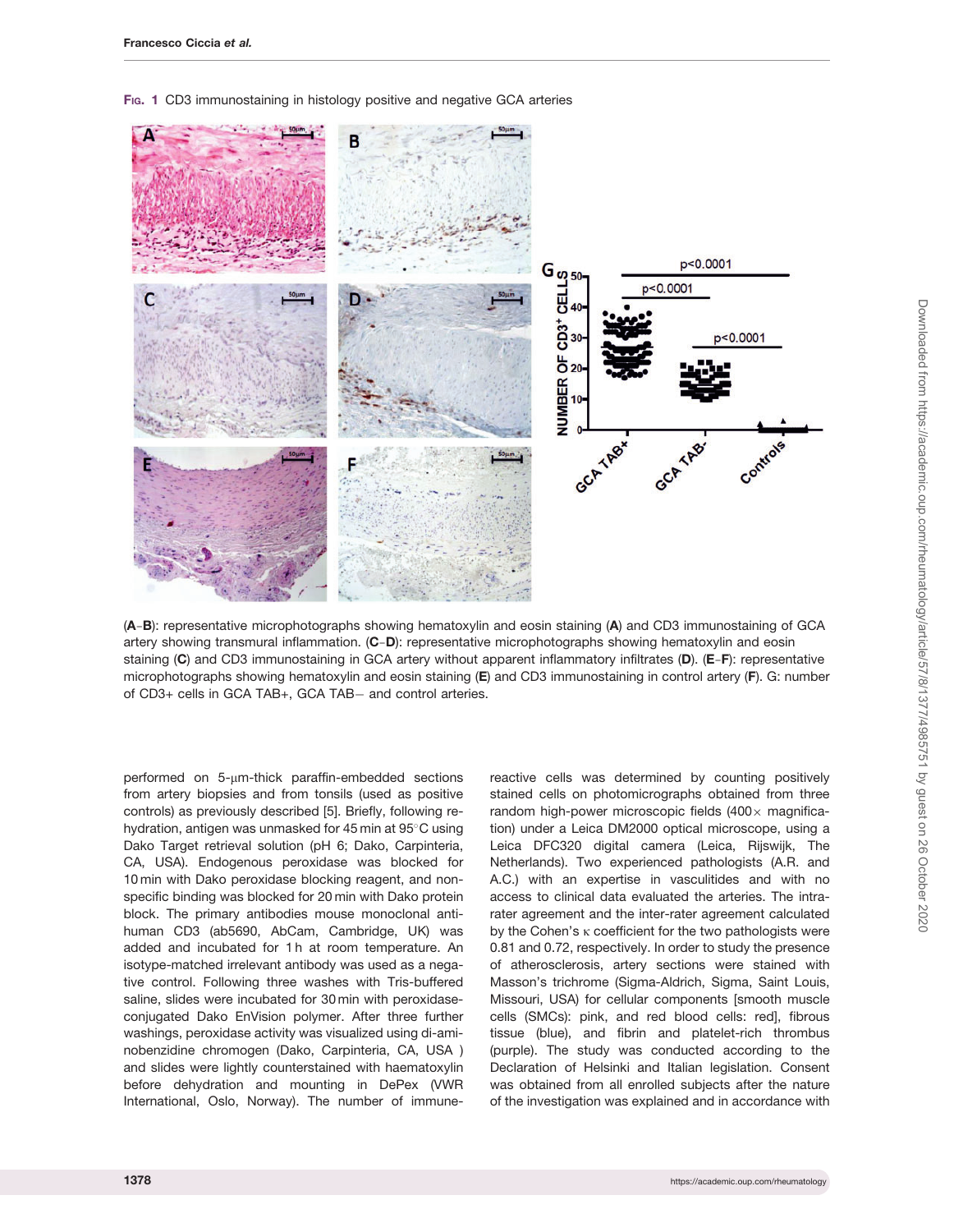<span id="page-2-0"></span>TABLE 1 Summary of the patients enrolled in the study

| <b>Artery</b><br>characterization |           | CD3 <sup>+</sup> , n $\left(\% \right)$ CD3 <sup>-</sup> , n $\left(\% \right)$ Total, n |     |
|-----------------------------------|-----------|------------------------------------------------------------------------------------------|-----|
| $GCA$ TAB <sup>+</sup>            | 110 (100) | 0                                                                                        | 110 |
| $GCA$ TAB $-$                     | 60 (75)   | 20(25)                                                                                   | 80  |
| Control arteries                  | 4(5)      | 76 (95)                                                                                  | 80  |

the approved protocol from the Institutional Review Board at the University of Palermo and the Arcispedale Santa Maria Nuova, Reggio Emilia, Italy.

#### Statistical analysis

Statistical analysis of quantitative variables was performed using the Mann-Whitney rank-sum test.  $P < 0.05$  were considered significant.

#### **Results**

One hundred and ten arteries displayed typical histological findings of GCA (90 women and 20 men, median age 77 years, range 62-80 years). Eighty patients did not display any histological feature of GCA but were classified to be affected by GCA (65 women and 15 men, median age 77 years, range 57-83 years) according to the ACR classification criteria [[6\]](#page-3-0). Finally, 80 were histologically normal TAB (62 women, 18 men; median age 68 years, range 57-83 years) from as many patients who did not fulfil the ACR classification criteria for GCA. In these patients, the absence of GCA was confirmed by a retrospective evaluation of all medical records from symptoms' onset to the last visit. We calculated that in our cohort the sensibility and the specificity of H&E staining were 57 and 100%, respectively (positive predictive value 100% and the negative predictive value 50%).

CD3 immunohistochemistry was performed in all the arteries and the results were considered only in arterial areas not displaying evidence of atherosclerosis. According to H&E results, anti-CD3 staining was positive in all the biopsy-proven GCA patients ([Fig. 1A and B;](#page-1-0) Table 1). Interestingly, CD3<sup>+</sup> staining was also observed in 60 out of 80 patients with TAB-negative GCA (in the context of the adventia layer in 54 out of 60 patients and in the context of media layer in the remaining six) [\(Fig. 1C](#page-1-0) [and D;](#page-1-0) Table 1). Quantitative evaluation of CD3<sup>+</sup> cells demonstrated a significantly higher number of CD3+ cells in TAB-positive and -negative GCA arteries compared with controls [\(Fig. 1G](#page-1-0)). No significant differences were observed regarding ACR criteria between between biopsy-negative GCA patients with or without T cells in their biopsies. Among control arteries only 4 out of 80 displayed CD3 positivity (<10 positive cells) [\(Fig. 1E and](#page-1-0) [F;](#page-1-0) Table 1). The addition of CD3 staining to H&E evaluation modified the sensibility and the specificity of the histologic examination in 89.47 and 95.00%, respectively. The positive and negative predictive values were 97.00 and 79.78%.

#### **Discussion**

The histologic diagnosis of GCA does not require any immunohistochemical study of the affected arteries. This approach might be considered adequate in the presence of classic transmural inflammation. However, different subsets of non-classic transmural inflammation have been described in GCA patients and many other GCA patients display no histologic inflammation [1]. GCA has long been considered as a T cell-mediated disease. The massive infiltration of GCA-positive arteries by activated T effector cells such as Th1, Th17 and Th9 highlights the important role of these cells in the pathogenesis of the disease and makes T lymphocytes an interesting subject for diagnostic purposes  $[2, 3]$  $[2, 3]$  $[2, 3]$ . The presence of CD3<sup>+</sup> infiltrating T cells has been demonstrated in TAB-negative GCA arteries in a series of studies without, however, evaluation in a large series of GCA patients [[7](#page-3-0)-[9](#page-3-0)].

In this study, we demonstrated that CD3<sup>+</sup> staining was present in the majority of arteries obtained from GCA patients with a negative TAB. Since arteries are immuneprivileged sites, the presence of CD3<sup>+</sup> cells in the context of apparently histologically uninflamed non-atherosclerotic GCA arteries may suggest the occurrence of tissue inflammation. In particular, CD3 immunostaining was mainly observed in the context of the adventia layer where vasa vasorum are located. Activation of adventitial vasa vasorum has been suggested to occur in the early stage of the disease, leading to the active recruitment of inflammatory mononuclear cells in the inflamed arteries [1, [2](#page-3-0)].

The addition of CD3 immunostaining to the classic histologic evaluation was accompanied by a significant increase in the sensibility with a comparable specificity. Although biopsy-negative GCA characterizes a subset of patients who often have a different clinical spectrum of the disease with less severe ischaemic complications than that of biopsy-proven GCA [\[10\]](#page-3-0), these results seem to suggest that CD3 immunostaining should be added to the routine evaluation of arteries when GCA is strongly suspected. The main limitation of the present study is the retrospective design of the study. However, the perfect concordance between the presence of CD3<sup>+</sup> cells and the classic histologic signs of GCA and the substantial absence of CD3<sup>+</sup> cells in control arteries seem to confirm that the presence of abundant  $CD3<sup>+</sup>$  infiltrating cells specifically marks inflamed arteries.

Funding: No specific funding was received from any funding bodies in the public, commercial or not-for-profit sectors to carry out the work described in this manuscript.

Disclosure statement: The authors have declared no conflicts of interest.

#### **References**

1 Salvarani C, Pipitone N, Versari A, Hunder GG. Clinical features of polymyalgia rheumatica and giant cell arteritis. Nat Rev Rheumatol 2012;8:509-21.